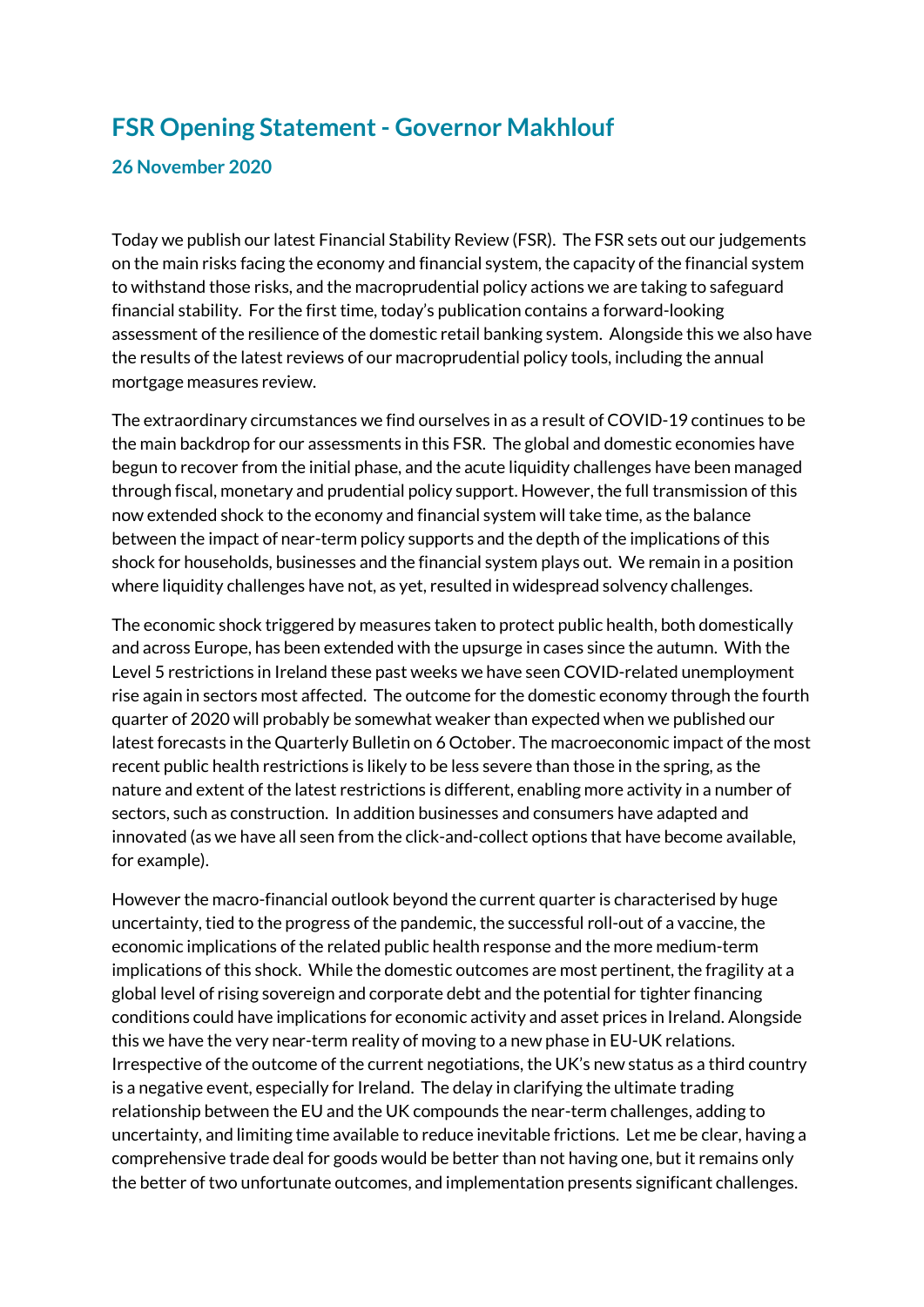In this FSR, our analysis includes a more forward-looking assessment of the resilience of the domestic banking system to two possible scenarios, consistent with differing paths for what is an uncertain macro-financial risk environment out to 2022. While the more adverse of these scenarios in particular would be expected to result in significant losses, the system in aggregate has sufficient capital to absorb such losses and continue to support firms and households. Relative to the previous domestic and global financial crisis of the late 2000s, both the nature of the current shock, and the improved starting resilience of the banking system and the economy more generally, means that the system as a whole is better able to serve the needs of businesses and households through this period of uncertainty. Government supports for households and businesses are supporting their resilience, and in turn that of the banking system. However, while analysis such as this is vital to understand the risks posed to the banking sector, I would also highlight the following points:

First, the degree of uncertainty with these projections is high, not just in terms of the macrofinancial outlook, but also the impact of the various extraordinary policy supports, and how both of these ultimately interact with banks' balance sheets.

Second, the system-wide position does not discount the potential for different impacts on individual banks. Given the heightened levels of uncertainty, all regulated firms need to prepare and plan for a variety of eventual outcomes.

Third, the response of the banking system itself will shape eventual outcomes. Our analysis shows that tighter credit conditions imposed on a widespread and persistent basis by the banking system would lead to worse macro-financial outcomes than would otherwise be the case. Banks should use the extraordinary policy support being provided to maintain a sustainable supply of credit to businesses and households through the recovery.

So, uncertainty remains high, but the benefits of resilience built up in recent years is most evident now.

Among the factors that led to the better starting position as we entered the COVID-shock is the enhanced policy framework that has been put in place in recent years, covering prudential supervision, recovery and resolution, and macroprudential policy. Today we are announcing the outcomes of our latest regular reviews of our macroprudential tools.

Before turning to the mortgage measures, I would note that the countercyclical capital buffer (CCyB) rate remains at zero per cent. Given the current outlook, we do not expect to announce a change in the CCyB rate through 2021. We are giving explicit guidance on this because we want to provide as much clarity as possible to banks and facilitate the usability of those buffers. Just to emphasise, again: buffers that have been appropriately built up in recent years are now there to be used to absorb losses and support the economy through this period of uncertainty.

I will focus my policy remarks on the outcome of the annual mortgage measures review. The mortgage measures have the twin objectives of strengthening borrower and lender resilience and reducing the likelihood of an adverse credit-house price spiral emerging. This year the review focused on understanding the impact of the COVID-19 shock on the housing and mortgage markets. It drew on extensive analysis and stakeholder engagement on the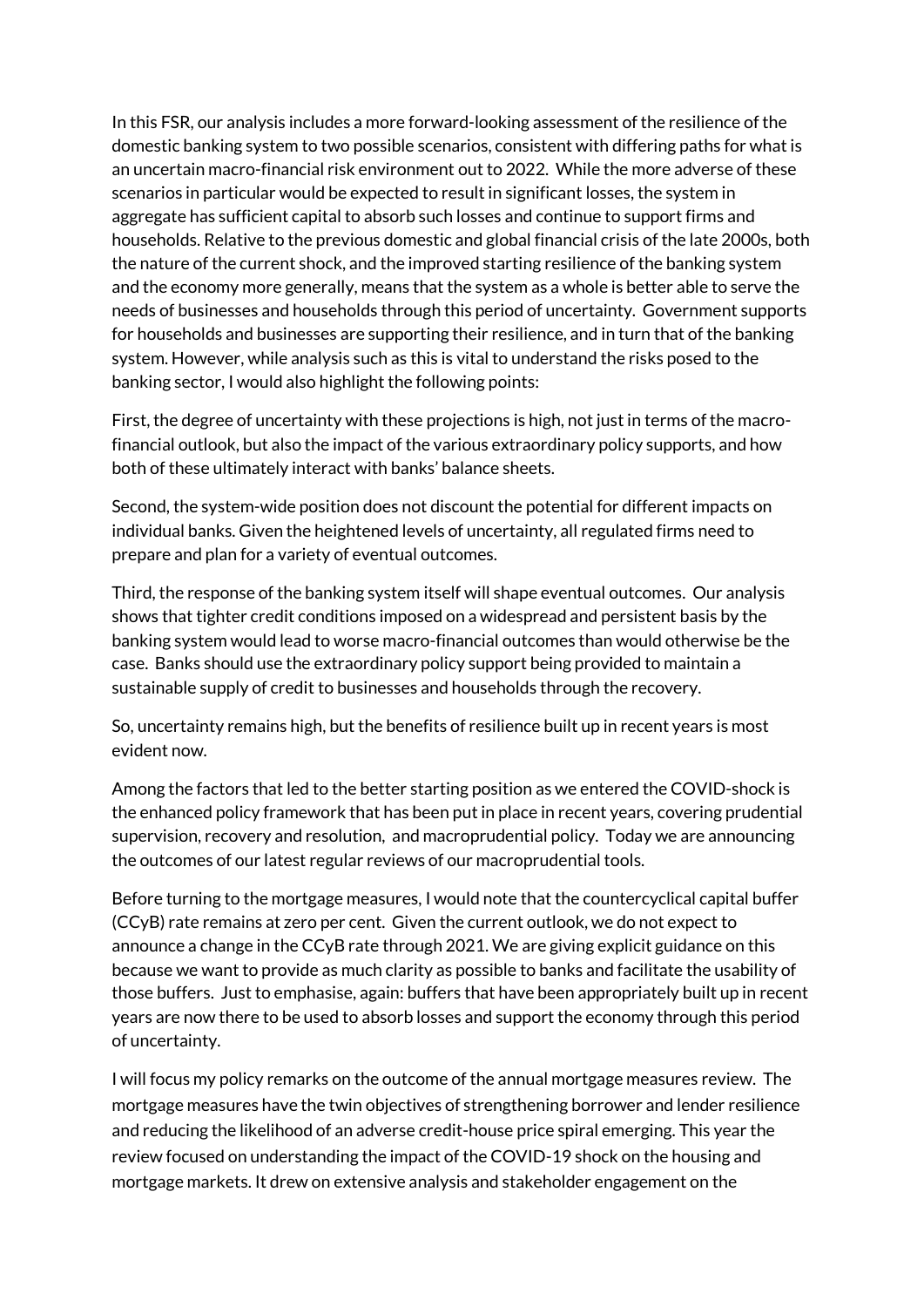effectiveness of the measures. At our most recent meeting, the Commission of the Central Bank agreed that the measures – as currently designed and calibrated – continue to meet their objectives and decided that they will remain unchanged for 2021.

The implications of the COVID-19 shock continue to feed into housing demand, supply, market activity and prices. Housing supply is likely to remain below pre-pandemic levels, and indeed below estimates of medium-term demand, for an extended period. House price developments have been relatively stable and market expectations are tilted toward minimal change over the next year. Housing transactions and mortgage activity have recovered since the summer, but still have some way to go to reach pre-pandemic levels. That being said, we have not found much evidence pointing to credit supply or the operation of the measures themselves as being a key driver of broader mortgage and housing market activity through 2020. While there was tightening in credit criteria earlier in the year, consistent with a more conservative risk appetite on behalf of lenders, the impact of the health restrictions on activity in the market appears to have been more of a key driver in overall mortgage credit developments.

Taking a longer perspective, it is clear the mortgage measures have meant we were in a better position going into the COVID-19 shock than the previous financial crisis. The benefits of the measures are most evident in times of stress. We can see from our analysis of the initial payment break data that borrowers with mortgages issued at lower loan-to-income values were less likely to be in financial distress.

We examined whether a temporary loosening of the mortgage measures might be appropriate to guard against any potential tightening in credit supply by lenders. However, the effectiveness of any such action hinges on the drivers of tighter credit supply. As the measures only provide a floor to underwriting standards any loosening would be unlikely to be effective in offsetting tightening decisions by lenders which predominantly reflect changes in their own risk appetite. More broadly, given the underlying demand-supply imbalance in the current housing market, additional debt would likely lead to greater pressure on house prices and potentially exacerbate affordability issues in areas of high housing demand, with associated adverse implications for bank and borrower resilience.

As a community, we continue to grapple with fundamental challenges of sustainability, affordability and delivery of appropriate housing supply to meet the needs of home-owners and renters across the private and social domains. The mortgage measures help by ensuring unsustainable lending practices do not exacerbate these challenges. We want the measures to continue to enable sustainable mortgage lending in the Irish housing market. As both Irish and international experience has shown, a fully functioning and sustainable housing market is not achieved by excessive leverage in the household sector and imprudent lending standards by banks.

At this event last year, I outlined a three-pillar approach for developing our macroprudential framework to bolster resilience covering banks, borrowers and the area of markets-based finance. Our response to COVID-19 has necessarily focused attention in 2020 on ensuring the